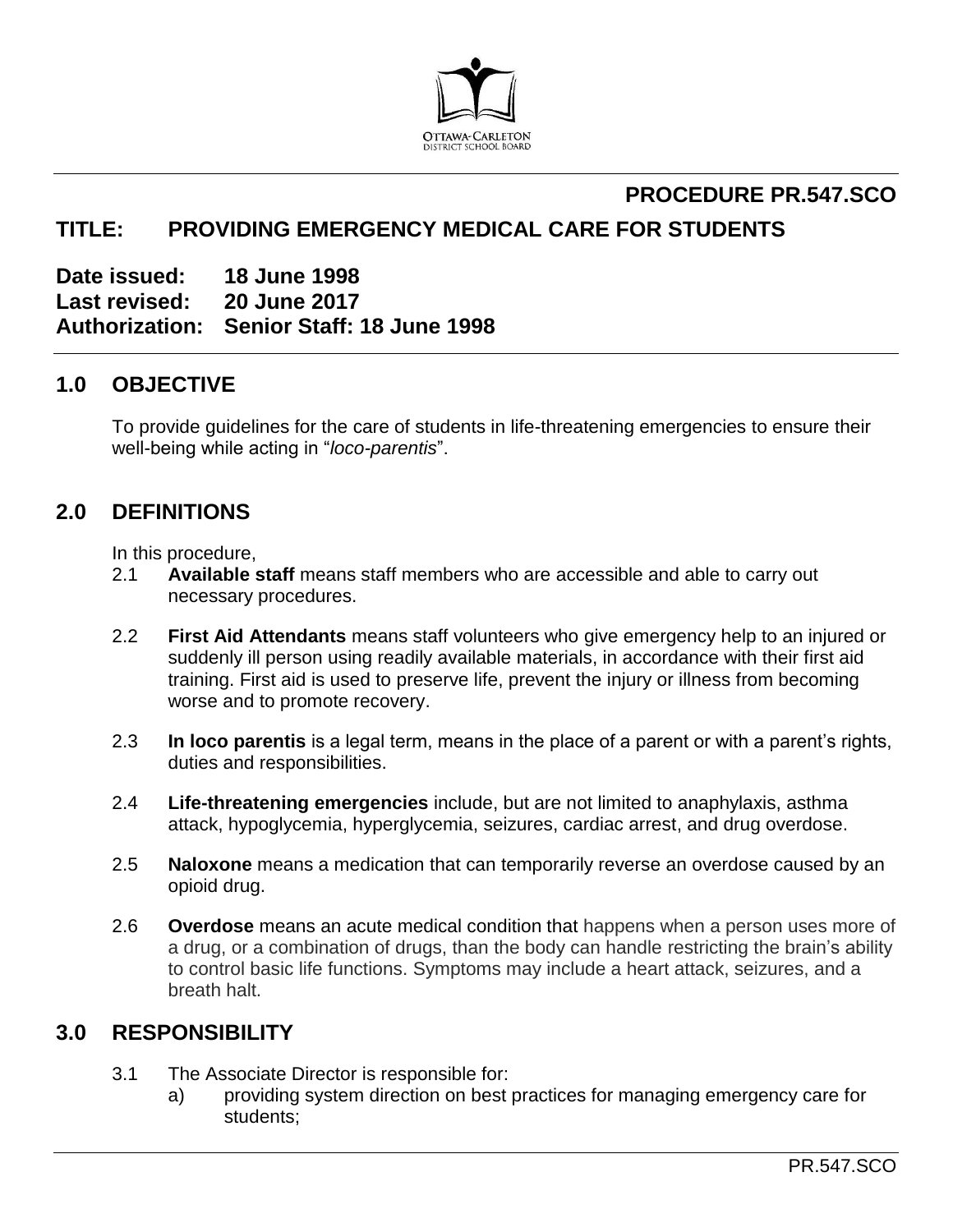- b) ensuring that school principals designate two First-Aid Attendants to receive first aid training in order to care for students in life-threatening emergencies; and
- c) the acquisition and distribution of Naloxone kits to secondary schools.
- 3.2 The school principal is responsible for:
	- a) designating two volunteer staff to become First Aid Attendants for the school year;
	- b) ensuring a First Aid Kit is readily available and accessible;
	- c) ensuring all emergency medication is kept in a secure location with provision being made for responsible individuals to have access to it as required; and
	- d) ensuring that First Aid Attendants receive appropriate training, and are comfortable with their responsibilities.
- 3.3 Parents/guardians are responsible for:
	- a) Providing their updated emergency contacts to school.

## **4.0 PROCEDURES**

- 4.1 The district shall provide training to First Aid Attendants annually. The training shall include CPR, usage of Automated External Defibrillation (AED), and administering medication for students in life threatening emergencies.
- 4.2 Where a student sustains an injury, feels ill, or becomes in need of medical assistance, they shall be attended by any available staff member who shall provide immediate assistance, until the First Aid Attendant becomes available.
- 4.3 As soon as reasonably possible, parents shall be notified of the student's condition.
- 4.4 In the event of an emergency, 9-1-1 shall be contacted even if the parents have not been notified.
- 4.5 First Aid Attendants will provide First Aid assistance until 9-1-1 arrives.
- 4.6 Where a student is suspected of having an opioid overdose, a First Aid Attendant will administer Naloxone and compressions or CPR and/or rescue breathing in accordance with the protocol described in Appendix A.
- 4.7 Where a student is suspected of having a cardiac arrest, a First Aid Attendant will administer CPR and will use an AED if available, until the ambulance arrives.
- 4.8 In any case of administering prescribed medication to a student suspected to have a life-threatening emergency, form OCDSB 287: Student Medication Log will be filled and retained in the school office (Appendix B).
- 4.9 In the case of providing care to students with identified severe or life-threatening medical conditions, staff will refer to Procedure PR.548.SCO.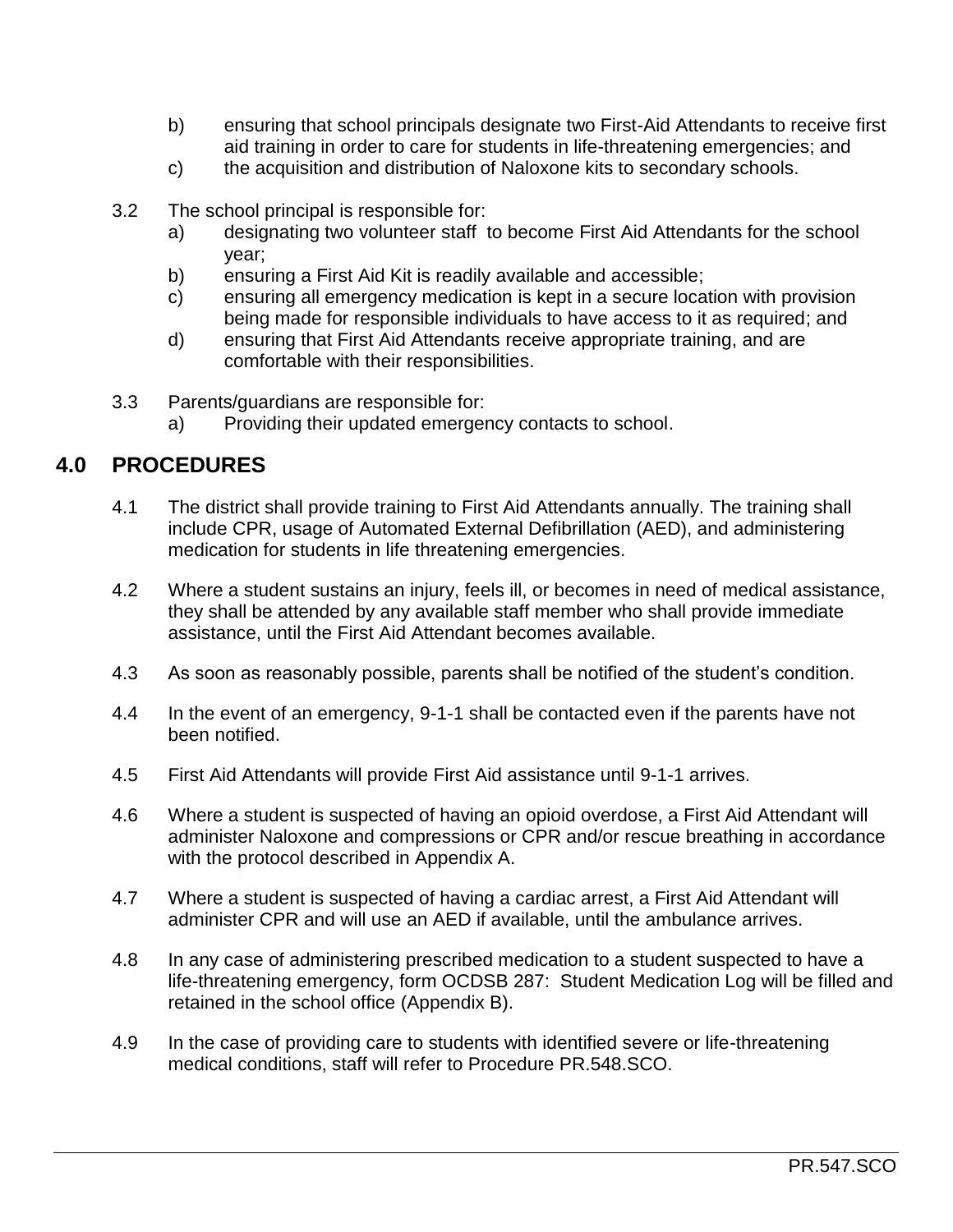4.10 Staff members who, in the course of their employment, care for a student in a lifethreatening emergency act "in *loco parentis*", not as health care professionals, and are covered by the OCDSB's liability insurance for actions undertaken in good faith.

# **5.0 APPENDICES**

Appendix A: Protocol to Respond to an Opioid Overdose Appendix B: OCDSB 287: Student Medication Log

# **6.0 REFERENCE DOCUMENTS**

Board Policy P.108.SCO Care of Students with Life-Threatening Medical Conditions Board Procedure PR.548.SCO Severe, Life-Threatening Allergies Ontario Ministry of Education and Training Memorandum No. 81, *Provision of Health Support Services in School Settings*,

Ottawa Public health Overdose Prevention, [http://ottawa.ca/en/residents/public-health/healthy](http://ottawa.ca/en/residents/public-health/healthy-living/alcohol-drugs-and-tobacco/drugs)[living/alcohol-drugs-and-tobacco/drugs](http://ottawa.ca/en/residents/public-health/healthy-living/alcohol-drugs-and-tobacco/drugs)

Get Nalaxone kits for free, https://www.ontario.ca/page/get-naloxone-kits-free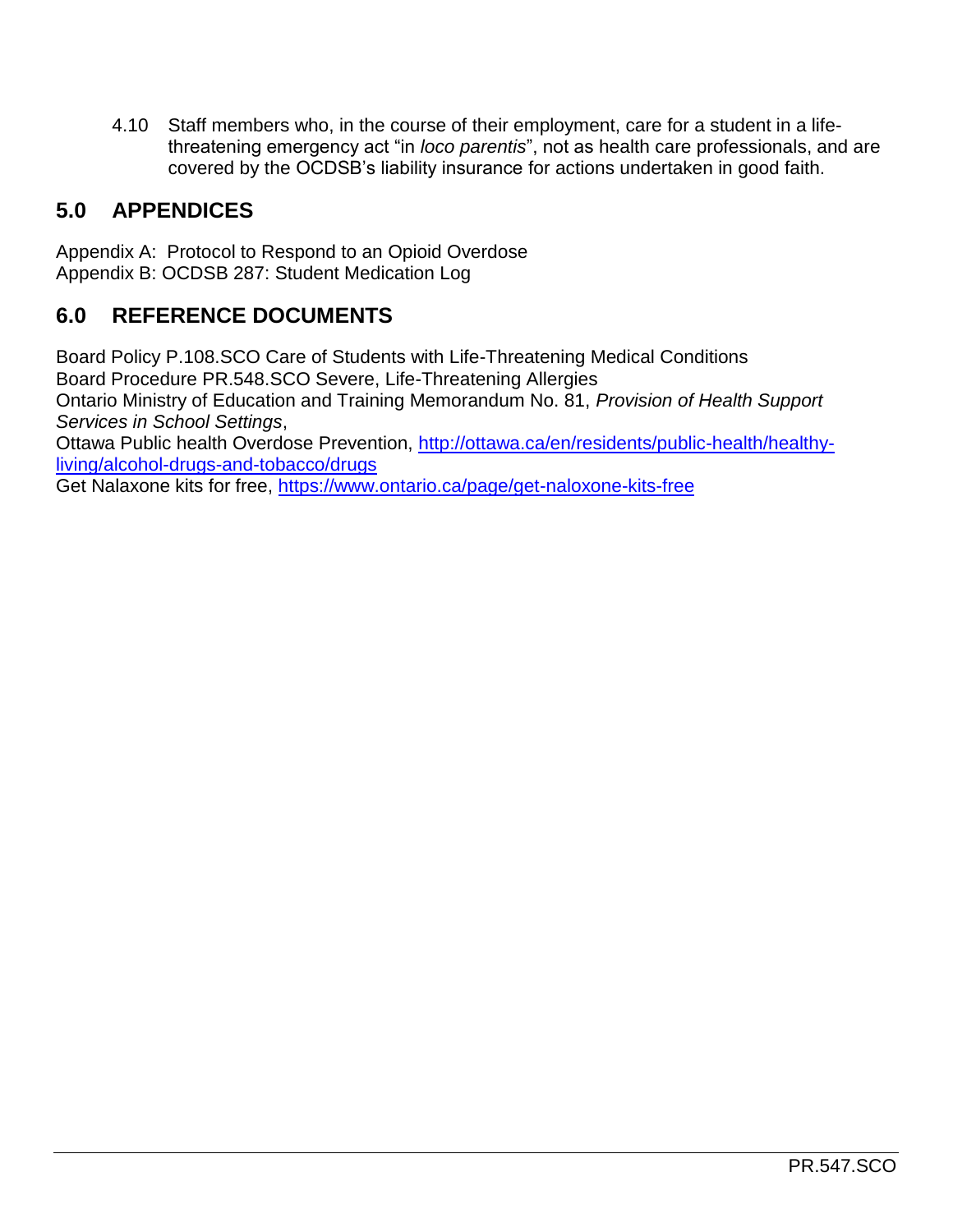# **Protocol to Respond to an Opioid Overdose**

(References: Ottawa Public Health and the Government of Ontario)

Recognize the signs and symptoms of an Opioid Overdose:

- Breathing is very slow, or irregular, or they may not be breathing at all
- Fingernails and/or lips are blue
- Body is limp
- Deep snoring or gurgling sounds
- Loss of consciousness/passed out (can't wake the person up)
- Unresponsive (not answering when you talk to them or shake them)
- Pinpoint (tiny) pupils
- Vomiting

#### **What is Naloxone?**

 Naloxone is a medication that can temporarily reverse the effects of an opioid overdose. Opioids include drugs like heroin, morphine, fentanyl, methadone and codeine.

#### **How does Naloxone work?**

In an opioid overdose a person's breathing slows down or stops. Naloxone blocks the effect of opioids on the brain. It temporarily reverses these effects on a person's breathing. Giving naloxone can prevent death or brain damage from lack of oxygen.

Naloxone will only work on opioid-related overdoses. It is important to remember that a lot of other drugs are being cut with fentanyl. If the person has used any drugs and is showing signs of an opioid overdose call 911 and give naloxone.

#### **How to Respond to an Opioid Overdose Using Injectable Naloxone Kit**



- 1. Shake & shout: Shake the person's shoulders and shout their name
- 2. Call 9-1-1: If the person is not responding
- 3. Naloxone: Inject 1 ampoule (1ml) of naloxone into the arm or leg muscle
- 4. Compressions or CPR and/or rescue breathing as trained
- 5. Is it working? If there is no change after 3-5 minutes give the next dose of naloxone and continue with compressions/recue breathing/CPR until ambulance arrives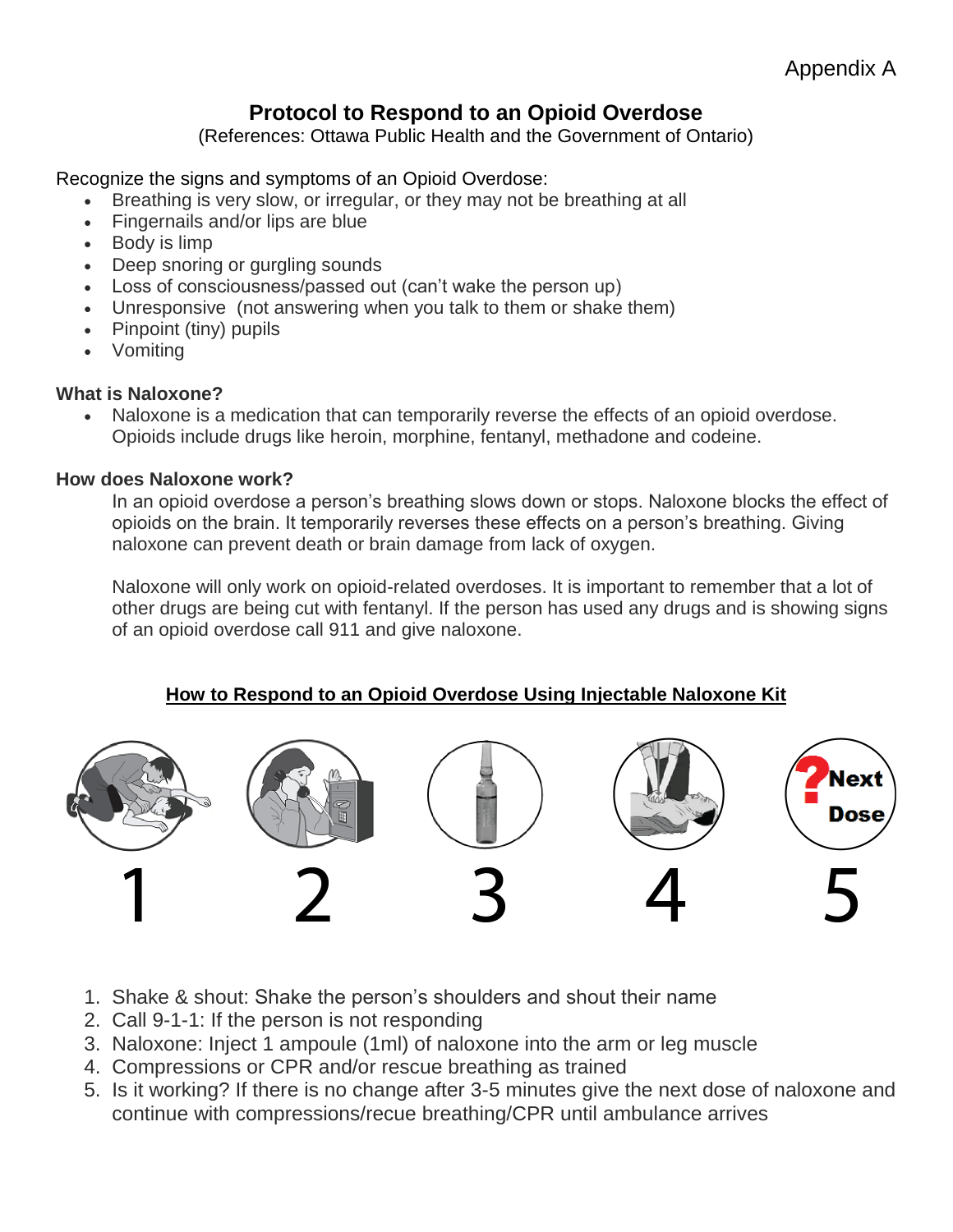### **How to Respond to an Opioid Overdose Using Nasal Spray Naloxone Kit**

If you are with someone who is having an opioid overdose:

- 1. Shake their shoulders and shout their name.
- 2. Call 911 if they are unresponsive.
- 3. Give chest compressions:
	- a. put your hands on top of one another in the middle of the person's chest
	- b. keep your arms straight
		- c. PUSH FAST, PUSH HARD, with no interruptions, except to give naloxone
- 4. Give naloxone:
	- a. make sure the person is lying on their back
	- b. insert tip of nozzle into one nostril
	- c. press the plunger firmly
- 5. Resume chest compressions.
- 6. Continue compressions until the person responds or EMS arrives.
- 7. If they are not awake after 2-3 minutes, give a second dose of naloxone.

#### **How long does Naloxone take to work?**

Naloxone usually starts working in 1 to 5 minutes. Repeated doses may be needed if the person is still showing signs of overdose.

The effects of naloxone only last for 30 to 60 minutes. If the opioid is still in the body after the naloxone wears off, the overdose can return. This is why it is so important to call 9-1-1 in every overdose situation!

It is important to stay with a person after giving them naloxone:

- The person may be confused and frightened when they wake up. You will need to tell them what happened.
- A lot of opioids can last longer in the body than naloxone, so an overdose could return. It is important to make sure that the person knows not to take any more drugs!
- It is important to tell paramedics everything you know about the situation so they can provide the best care.
- Naloxone may cause people who have used opioids to go into withdrawal. This may make the person want to use again. Using more will increase the risk of overdose as the naloxone wears off.
- This can be very uncomfortable for the person but is not life threatening. Withdrawal symptoms may include:
	- o Muscle aches
	- o Sweating
	- o Nausea/vomiting
	- o Agitation,
	- o Irritability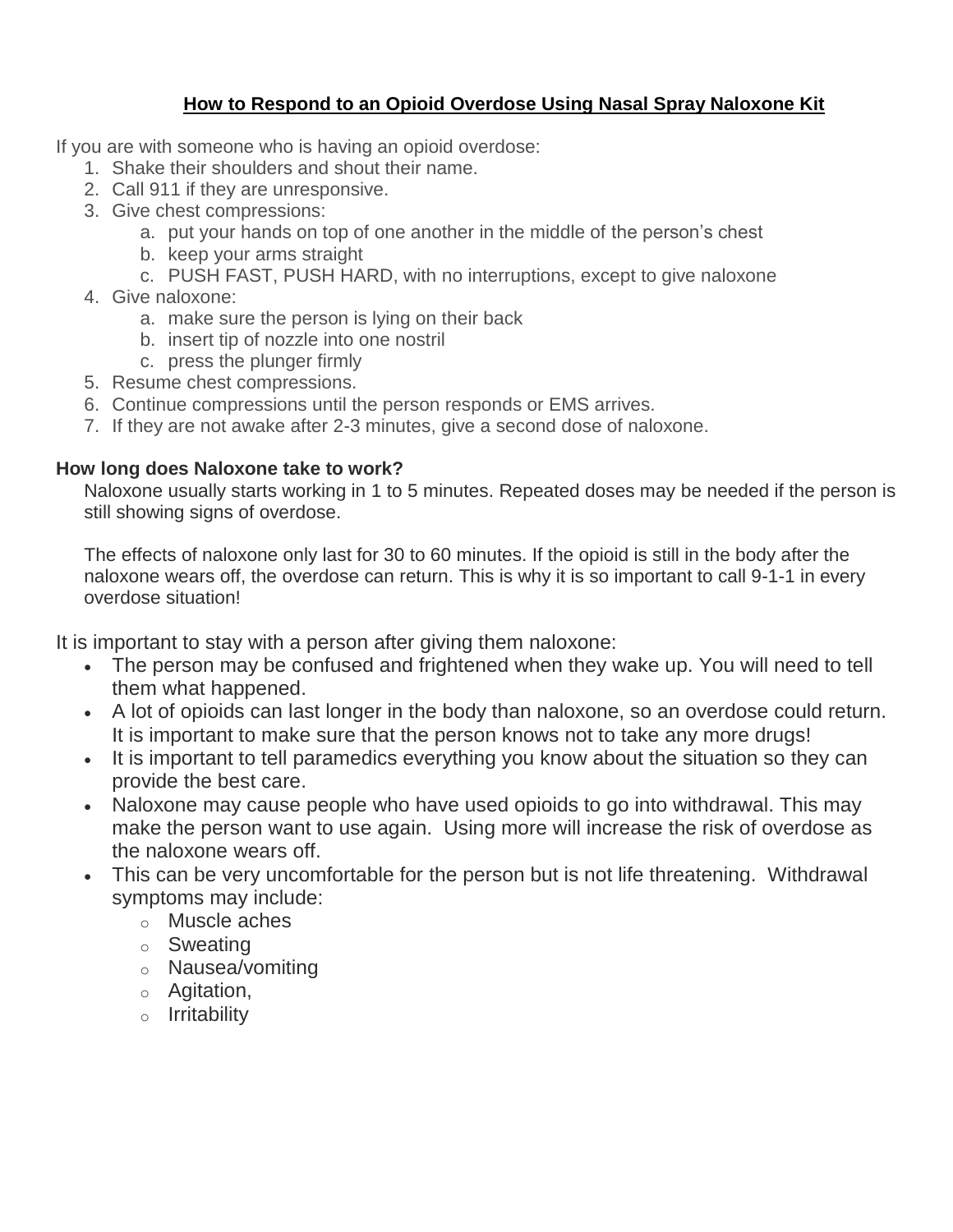#### **Recovery Position**

If the person begins breathing on their own, or if you have to leave them on their own, put them in the [recovery position.](https://www.ontario.ca/page/get-naloxone-kits-free#recovery_position) The recovery position helps keep a person's airway open so they can breathe and can prevent them from choking on vomit or spit.



- 1. Responder extending victims closest arm above the victims head.
- 2. Responder positions other arm across the victim's chest and bends furthest leg at the knee. Victim is rolled towards responder and placed on side.
- 3. Victim laying on side with head stabilized on extended arm. Knee is bent and stabilized.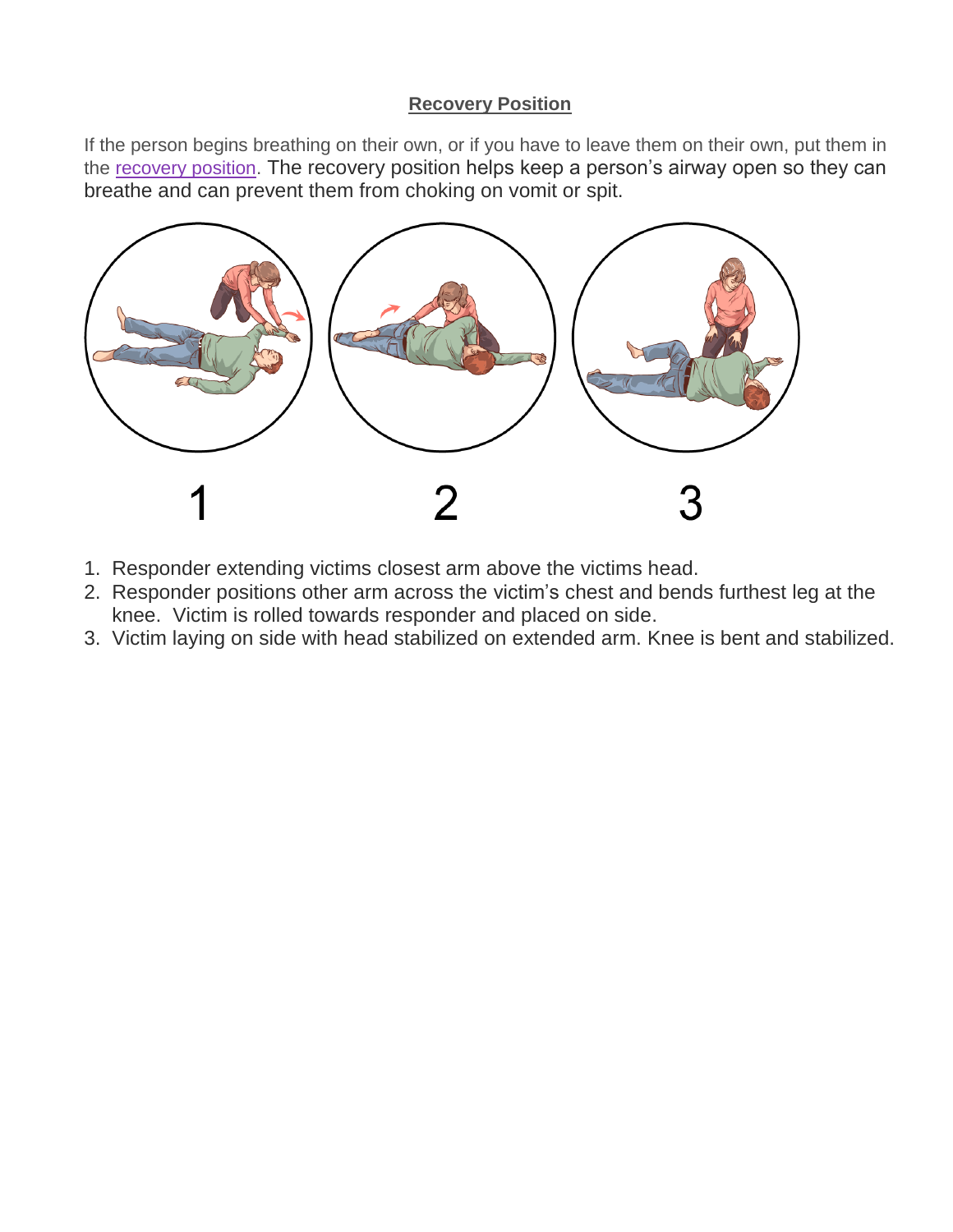### **Student Medication Log**

(References: P.108.SCO and PR.547.SCO, PR.548.SCO and PR.632.SCO)

|                     | <b>Student Number</b>                   |
|---------------------|-----------------------------------------|
|                     | Grade/Room: ___________________________ |
|                     |                                         |
| Name of Medication: | $Dosage(s)$ :                           |

| Month: __________________________ |             |                | Month:      |             |                | Month: ________________________ |             |                | Month: ______________________ |             |                |
|-----------------------------------|-------------|----------------|-------------|-------------|----------------|---------------------------------|-------------|----------------|-------------------------------|-------------|----------------|
| <b>Date</b>                       | <b>Time</b> | <b>Initial</b> | <b>Date</b> | <b>Time</b> | <b>Initial</b> | <b>Date</b>                     | <b>Time</b> | <b>Initial</b> | <b>Date</b>                   | <b>Time</b> | <b>Initial</b> |
|                                   |             |                |             |             |                |                                 |             |                |                               |             |                |
|                                   |             |                |             |             |                |                                 |             |                |                               |             |                |
|                                   |             |                |             |             |                |                                 |             |                |                               |             |                |
|                                   |             |                |             |             |                |                                 |             |                |                               |             |                |
|                                   |             |                |             |             |                |                                 |             |                |                               |             |                |
|                                   |             |                |             |             |                |                                 |             |                |                               |             |                |

OCDSB 287 School Operations (June 2014)<br>Page 1 of 2 Page 1 of 2 Distribution: OSR